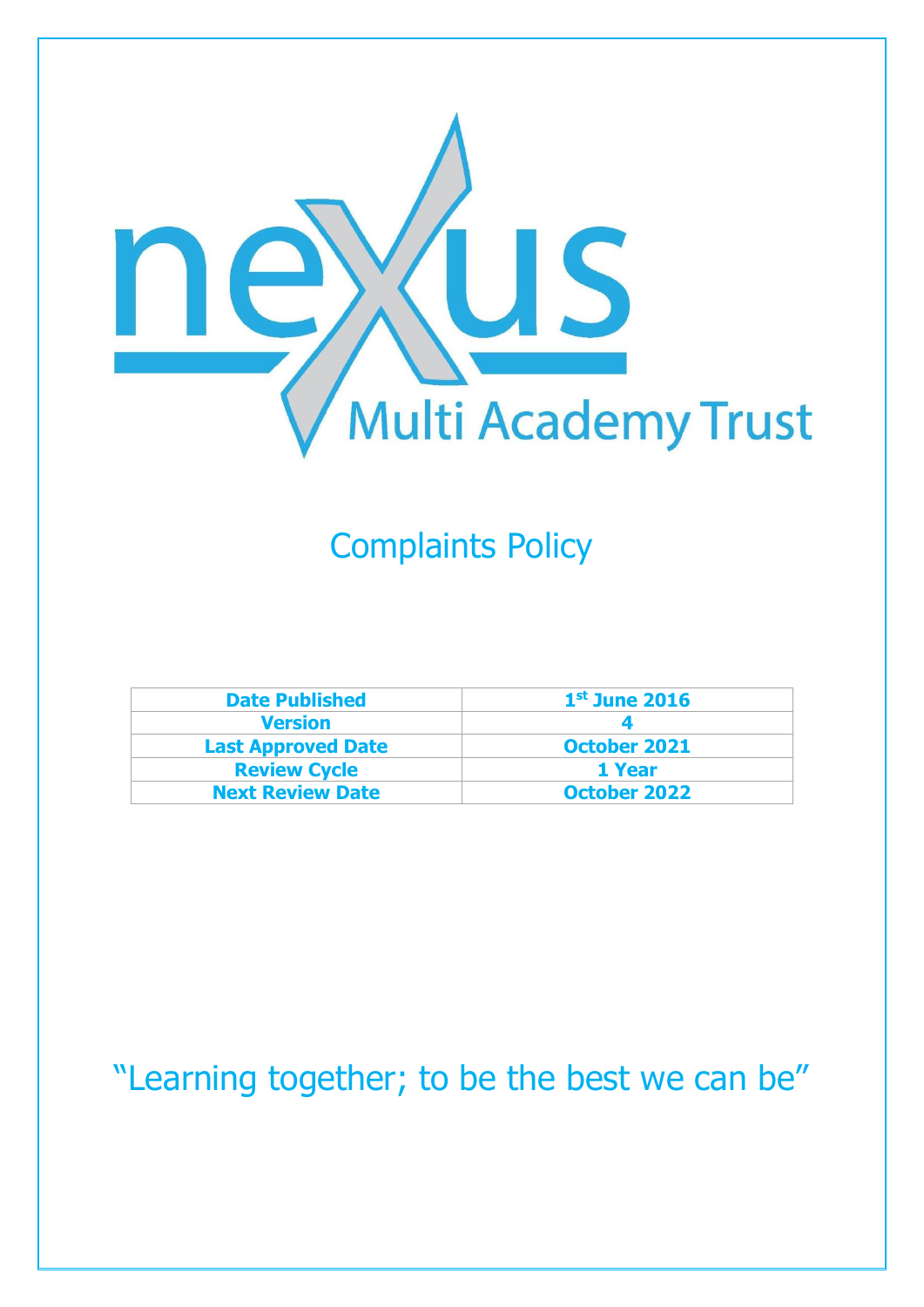

## 1. Scope

- 1.1.This policy relates to all academies and settings across Nexus MAT and supersedes any local policies and procedures that have been in use prior to the academy conversion.
- 1.2.This policy covers all complaints about any provision of community facilities or services by Nexus Multi Academy Trust, other than complaints that are dealt with under other statutory procedures, including those listed as follows:

| <b>Exceptions</b>                                             | <b>Who to contact</b>                                                                                                                                                                                            |
|---------------------------------------------------------------|------------------------------------------------------------------------------------------------------------------------------------------------------------------------------------------------------------------|
| Admissions to schools                                         | Concerns about admissions should be handled<br>through a separate process $-$ either through the<br>appeals process or via the local authority.                                                                  |
| Matters likely to require a Child<br>Protection Investigation | Complaints about child protection matters are<br>handled under our child protection and safeguarding<br>policy and in accordance with relevant statutory<br>guidance.                                            |
|                                                               | If you have serious concerns, you may wish to<br>contact the local authority designated officer<br>(LADO) who has local responsibility for safeguarding<br>or the Multi-Agency Safeguarding Hub (MASH).          |
| Exclusion of children from<br>school*                         | Further information about raising concerns about<br>exclusion can be found at: www.gov.uk/school-<br>discipline-exclusions/exclusions.                                                                           |
|                                                               | *complaints about the application of the behaviour<br>policy can be made through the school's complaints<br>procedure.                                                                                           |
| Whistleblowing                                                | We have a published Confidential Reporting<br>Including Whistleblowing Policy for all our<br>employees, including temporary staff and<br>contractors.                                                            |
|                                                               | The Secretary of State for Education is the<br>prescribed person for matters relating to education<br>for whistle-blowers in education who do not want to<br>raise matters direct with their employer. Referrals |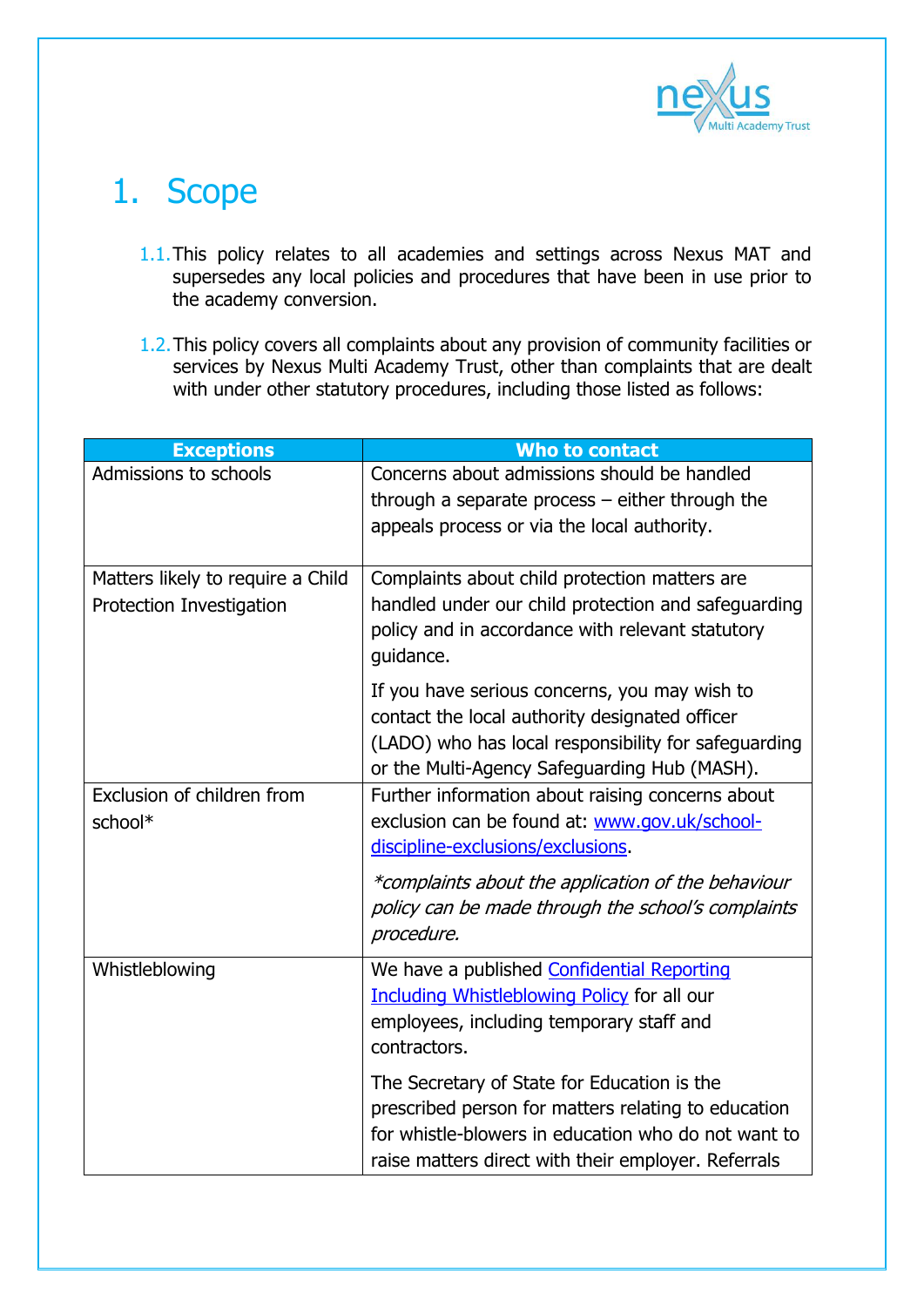

|                  | can be made at: www.education.gov.uk/contactus.                                                                                                                                                                                                                                |
|------------------|--------------------------------------------------------------------------------------------------------------------------------------------------------------------------------------------------------------------------------------------------------------------------------|
|                  | Volunteer staff who have concerns about one of our<br>academies should complain through this complaints<br>policy. You may also be able to complain direct to<br>the LA or the Department for Education (see link)<br>above), depending on the substance of your<br>complaint. |
| Staff grievances | Complaints from staff will be dealt with under the<br>Trust's grievance procedures.                                                                                                                                                                                            |
| Staff conduct    | Complaints about staff will be dealt with under the<br>school's internal disciplinary procedures, if<br>appropriate.                                                                                                                                                           |
|                  | Complainants will not be informed of any<br>disciplinary action taken against a staff member as<br>a result of a complaint. However, the complainant<br>will be notified that the matter is being addressed.                                                                   |

- 1.3.If other bodies are investigating aspects of a complaint, for example the police, local authority (LA) safeguarding teams or Tribunals, this may impact on our ability to adhere to the timescales within this policy or result in the procedure being suspended until those public bodies have completed their investigations. If this happens, we will inform you of a proposed new timescale.
- 1.4.If a complainant commences legal action against Nexus MAT in relation to their complaint, we will consider whether to suspend the complaints procedure until those legal proceedings have concluded.

#### 2. Who can make a complaint?

2.1. This complaints policy is not limited to parents or carers of children that are registered at one of our academies. Any person, including members of the public, may make a complaint about any provision of facilities or services that we provide. Unless complaints are dealt with under separate statutory procedures (such as appeals relating to exclusions or admissions), we will use this complaints policy.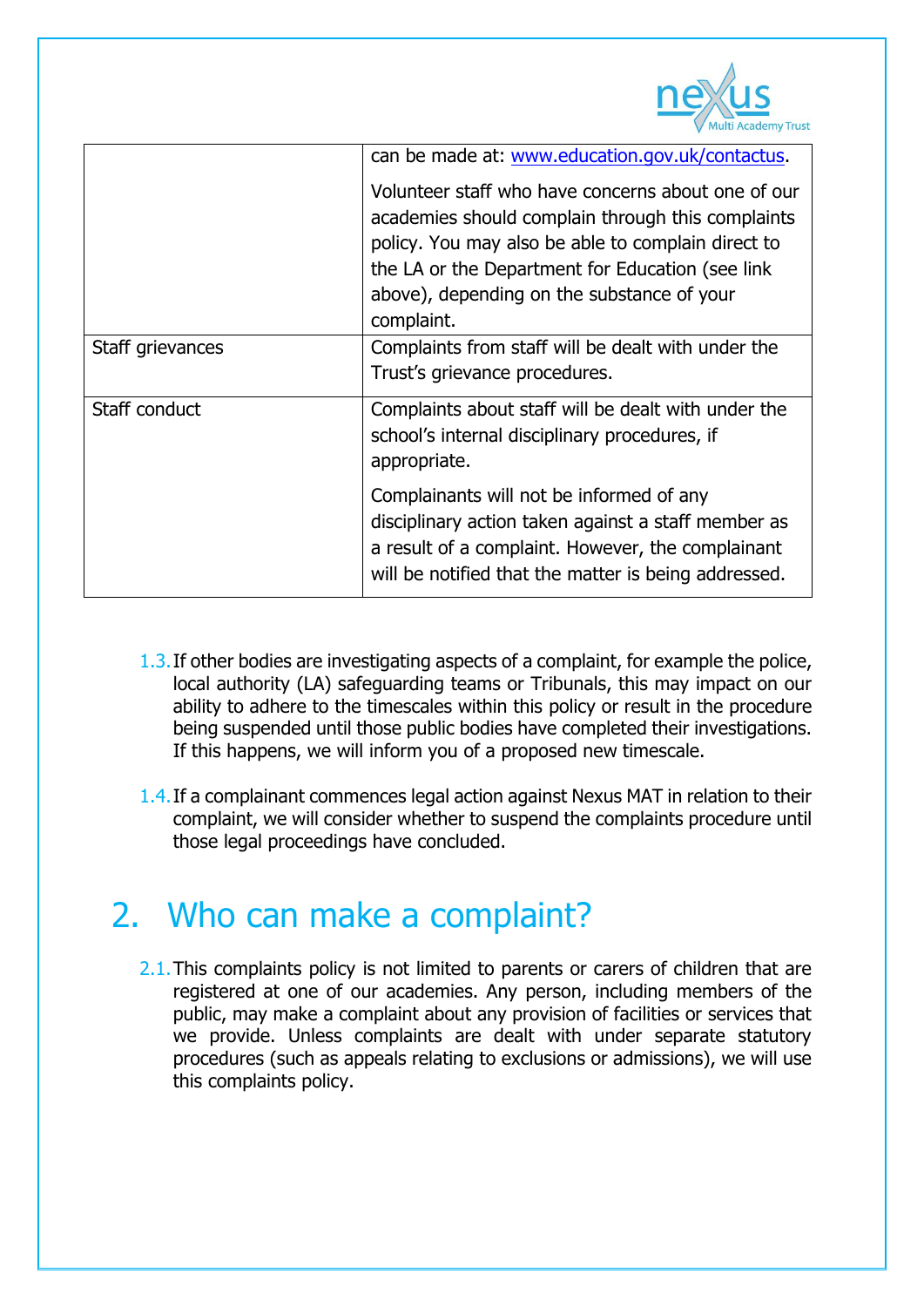

# 3. Safeguarding

- 3.1.As detailed in section 1 of this policy, concerns about safeguarding practice in the Trust – including any individual academy - should be raised through the procedures outlined in the Trust overarching Safeguarding Policy and/or an academy's local Child Protection Policy.
- 3.2.The Trust also has a Confidential Reporting (Whistleblowing) Policy which should be referred to where an individual has concerns about systemic failings in an academy or the Trust.

#### 4. The difference between a concern and a complaint

- 4.1.A concern may be defined as 'an expression of worry or doubt over an issue considered to be important for which reassurances are sought'.
- 4.2.A complaint may be defined as 'an expression of dissatisfaction however made, about actions taken or a lack of action'.
- 4.3.It is in everyone's interest that concerns and complaints are resolved at the earliest possible stage. Many issues can be resolved informally, without the need to use the formal stages of this complaints policy. Nexus MAT takes concerns seriously and will make every effort to resolve the matter as quickly as possible.
- 4.4. If you have difficulty discussing a concern with a particular member of staff, we will respect your views. In these cases, the academy Headteacher or their representative will refer you to another staff member. Similarly, if the member of staff directly involved feels unable to deal with a concern, Headteacher or their representative will refer you to another staff member. The member of staff may be more senior but does not have to be. The ability to consider the concern objectively and impartially is more important.
- 4.5.We understand however, that there are occasions when people would like to raise their concerns formally. In this case, Nexus MAT will attempt to resolve the issue internally, through the stages outlined within this complaints policy.

5. Complaints procedure - raising a concern and/or making a complaint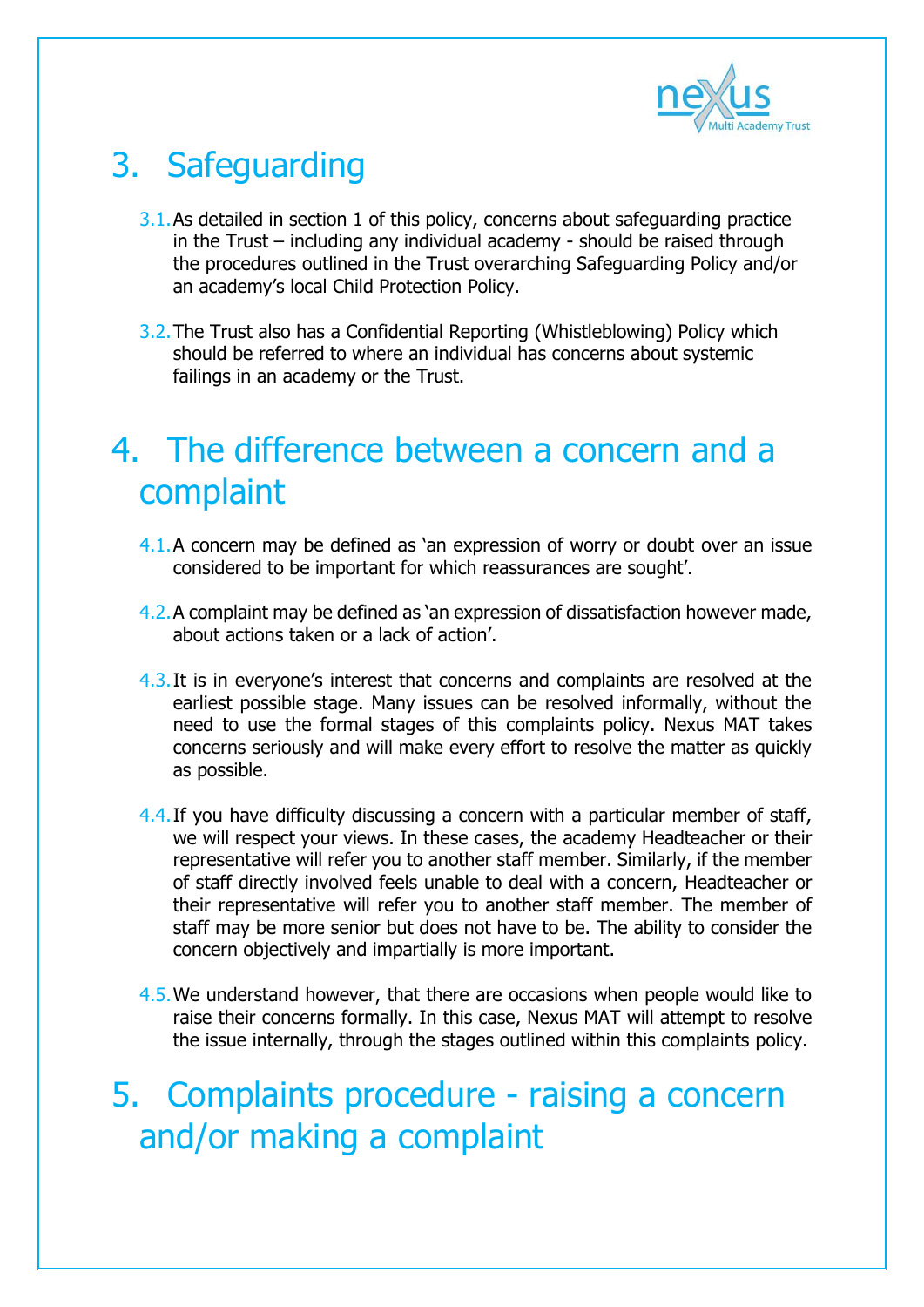

- 5.1.A concern or complaint can be made in person, in writing or by telephone. They may also be made by a third party acting on behalf on a complainant, as long as they have appropriate consent to do so.
- 5.2.Complaints against school staff (except the Headteacher) should be made in the first instance, to the academy Headteacher, via the school office. Please mark them as Private and Confidential.
- 5.3.Complaints that involve or are about the Headteacher should be addressed to the Chief Executive Officer of the Trust. Details can be found at [https://www.nexusmat.org/contact.](https://www.nexusmat.org/contact) Please mark them as Private and Confidential.
- 5.4.Complaints about the Chair of the Local Governing Body, any individual governor or the whole local governing body should be addressed to the Chief Executive Officer, via the school office. Please mark them as Private and **Confidential**
- 5.5.Complaints about the Chief Executive Officer (CEO) or a trustee of the Trust, should be addressed to Mr Andrew Child MBE, Chair of Trustees, via the trust office. Please mark them as Private and Confidential.
- 5.6.For ease of use, a template complaint form is included in Appendix A of this policy and is available online at [https://www.nexusmat.org/about/complaints](https://www.nexusmat.org/about/complaints-procedure)[procedure.](https://www.nexusmat.org/about/complaints-procedure) If you require help in completing the form, please contact the school office. You can also ask a third-party organisation for example like the Citizens Advice to help you.
- 5.7.In accordance with equality law, we will consider making reasonable adjustments if required, to enable complainants to access and complete this complaints procedure. For instance, providing information in alternative formats, assisting complainants in raising a formal complaint or holding meetings in accessible locations.

#### 6. Anonymous complaints

6.1.We will not normally investigate anonymous complaints. However, the Headteacher or Chief Executive Officer, if appropriate, will determine whether the complaint warrants an investigation.

#### 7. Timescales

7.1. You must raise the complaint within three months of the incident or, where a series of associated incidents have occurred, within three months of the last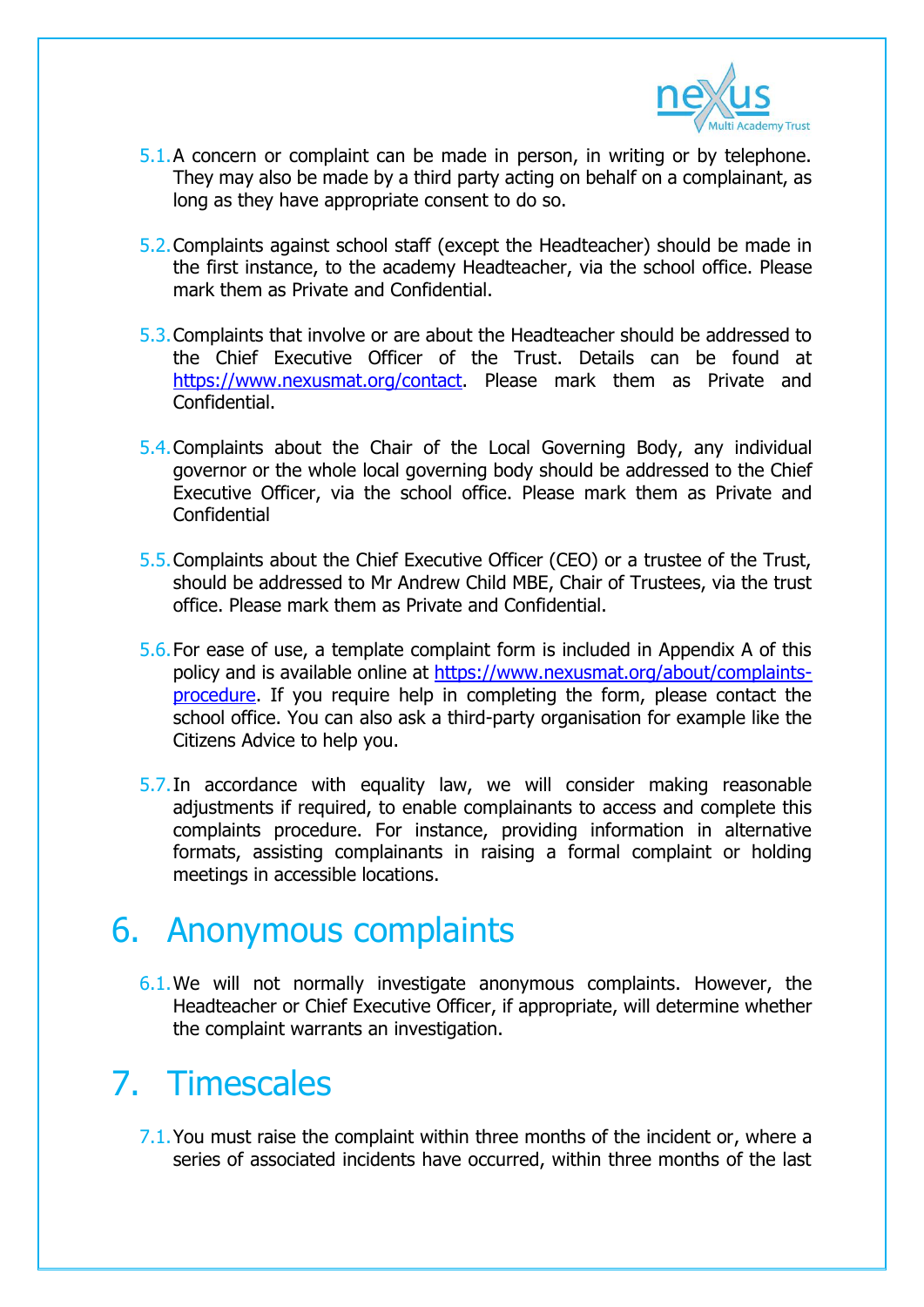

of these incidents. We will consider complaints made outside of this time frame only if exceptional circumstances apply.

# 8. Complaints received outside of term time

8.1. We will consider complaints made outside of term time to have been received on the first school day after the holiday period

## 9. Resolving complaints

- 9.1. At each stage in the procedure, Nexus MAT wants to resolve the complaint. If appropriate, we will acknowledge that the complaint is upheld in whole, in part, or not upheld. In addition, we may offer one or more of the following:
	- an explanation;
	- an admission that the situation could have been handled differently or better;
	- an assurance that we will try to ensure the event complained of will not recur;
	- an explanation of the steps that have been or will be taken to help ensure that it will not happen again and an indication of the timescales within which any changes will be made;
	- an undertaking to review policies in light of the complaint;
	- an apology.

#### 10. Withdrawal of a complaint

10.1. If a complainant wants to withdraw their complaint, we will ask them to confirm this in writing.

## 11. Stage 1 – Informal Complaints

- 11.1. It is to be hoped that most concerns can be expressed and resolved on an informal basis, as the Trust places a high value on open and honest partnerships between our staff and our stakeholders.
- 11.2. The majority of concerns can and should be raised with either the class teacher or Headteacher. Those raising a concern should not approach individual governors about the issues, as they have no power to act on an individual basis and it may also prevent them from considering complaints at Stage 3 of the procedure.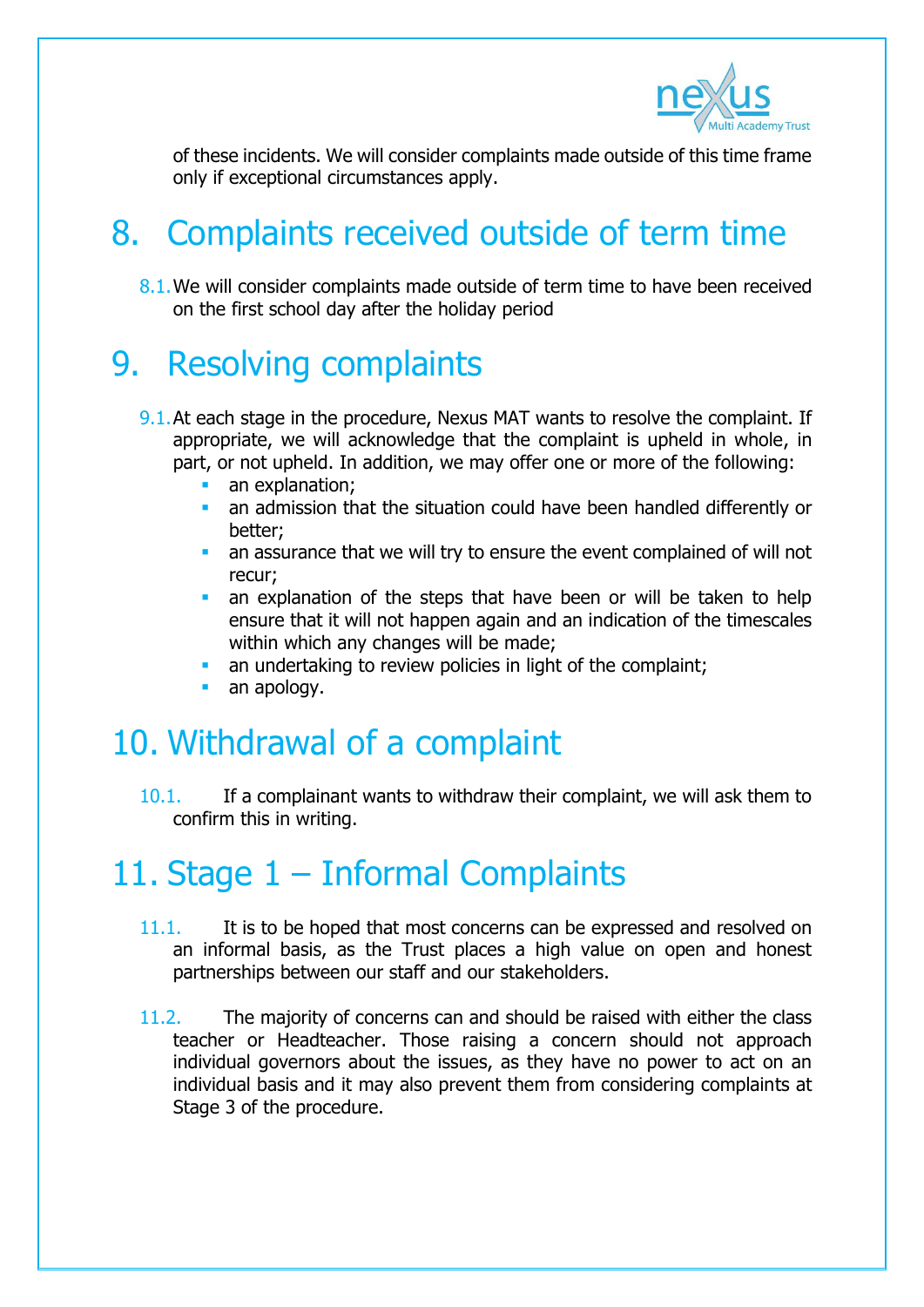

- 11.3. If a concern cannot be dealt with immediately usually by the class teacher - it would typically become an informal complaint which requires some form of review and written response.
- 11.4. At the conclusion of any review into the complaint, the appropriate person will provide an informal written response within 10 school days of the date of receipt of the complaint.
- 11.5. If the issue remains unresolved, the next step is to make a formal complaint within 10 school days of the conclusion of stage 1. If an appeal is not submitted in this timescale, the complaint will be deemed as concluded.

## 12. Stage 2 – Formal Complaints

- 12.1. Formal complaints must be made to the Headteacher (unless they are about the Headteacher), via the school office. This may be done in person or in writing (preferably on the [Complaint Form\)](https://www.nexusmat.org/about/complaints-procedure), within 10 school days of the conclusion of stage 1.
- 12.2. The Headteacher will record the date the complaint is received and will acknowledge receipt of the complaint in writing (either by letter or email) within 5 school days.
- 12.3. Within this response, the Headteacher will seek to clarify the nature of the complaint, ask what remains unresolved and what outcome the complainant would like to see. The Headteacher can consider whether a face to face meeting is the most appropriate way of doing this, though these points should ordinarily be followed up in writing.
- 12.4. The Headteacher may delegate the investigation to another member of the school's senior leadership team but not the decision to be taken.
- 12.5. During the investigation, the Headteacher or the appointed investigator will:
	- if necessary, interview those involved in the matter and/or those complained of, allowing them to be accompanied if they wish; and
	- keep a written record of any meetings/interviews in relation to their investigation.
- 12.6. At the conclusion of their investigation, the Headteacher will provide a formal written response within 20 school days of the date of receipt of the complaint.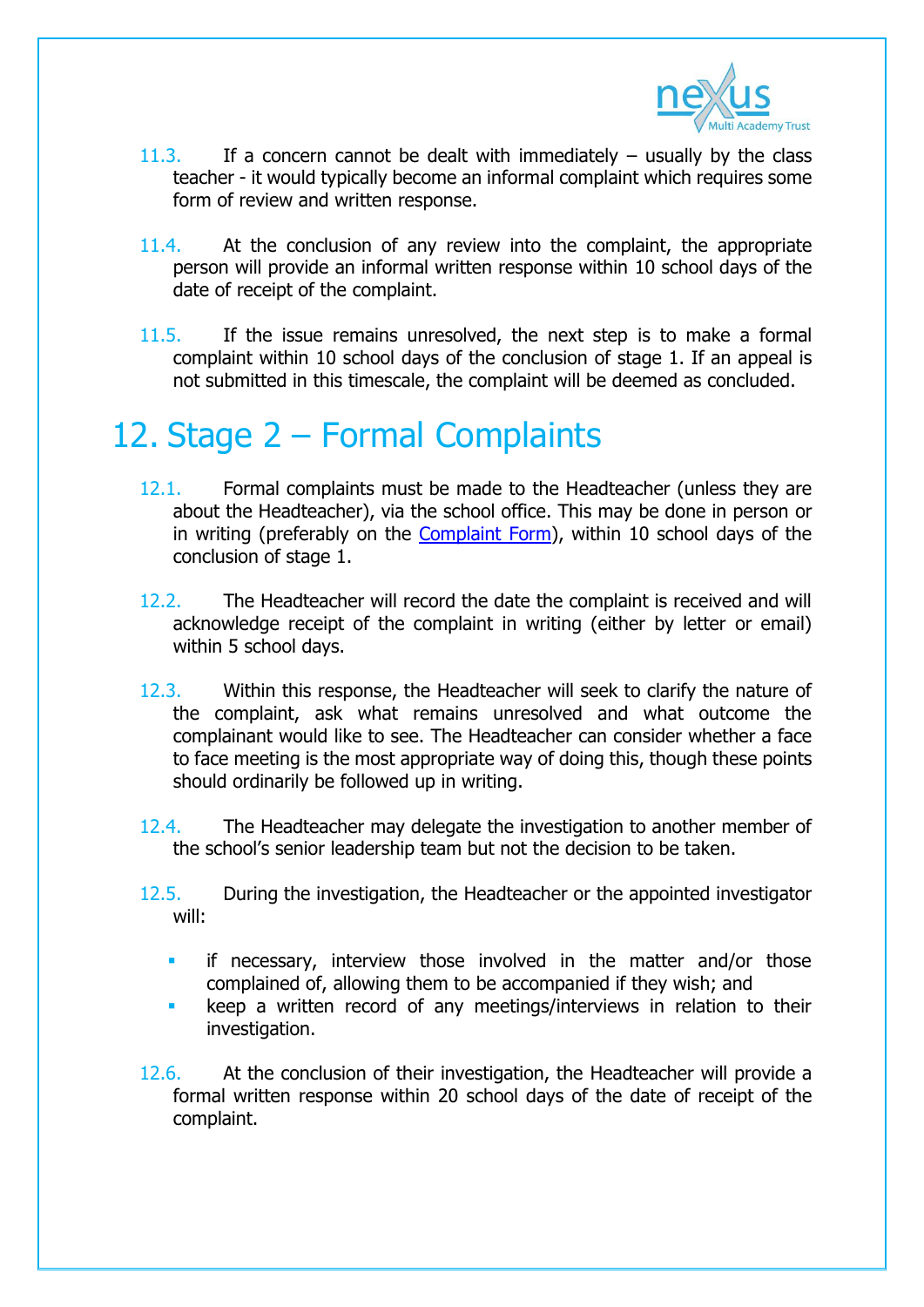

- 12.7. If the Headteacher is unable to meet this deadline, they will provide the complainant with an update and revised response date.
- 12.8. The response will detail any actions taken to investigate the complaint and provide a full explanation of the decision made and the reason(s) for it. Where appropriate, it will include details of actions Nexus MAT will take to resolve the complaint.
- 12.9. The Headteacher will advise the complainant of how to escalate their complaint should they remain dissatisfied with the outcome of Stage 2.
- 12.10. If the complaint is about the Headteacher, or a member of the local governing body (including the Chair or Vice-Chair), a suitably skilled officer, independent of the school, will be appointed by the Trust to complete all the actions at Stage 2.

#### 13. Stage 3 – Panel hearing

- 13.1. If the complainant is dissatisfied with the outcome at Stage 2 and wishes to take the matter further, they can escalate the complaint to Stage  $3 - a$  panel hearing consisting of at least three people who were not directly involved in the matters detailed in the complaint with one panel member who is independent of the management and running of the school. This is the final stage of the complaints procedure.
- 13.2. A request to escalate to Stage 3 must be made to the Trust's corporate governance manager, via the school office, within 10 school days of receipt of the Stage 2 response. If an appeal is not submitted in this timescale, the complaint will be deemed as concluded.
- 13.3. The Trust's corporate governance manager will record the date the complaint is received and acknowledge receipt of the complaint in writing (either by letter or email) within 10 school days.
- 13.4. Requests received outside of this time frame will only be considered if exceptional circumstances apply.
- 13.5. The Trust's corporate governance manager will write to the complainant to inform them of the date of the meeting. They will aim to convene a meeting within 20 school days of receipt of the Stage 2 request. If this is not possible, the Trust's corporate governance manager will provide an anticipated date and keep the complainant informed.
- 13.6. If the complainant rejects the offer of three proposed dates, without good reason, the Trust's corporate governance manager will decide when to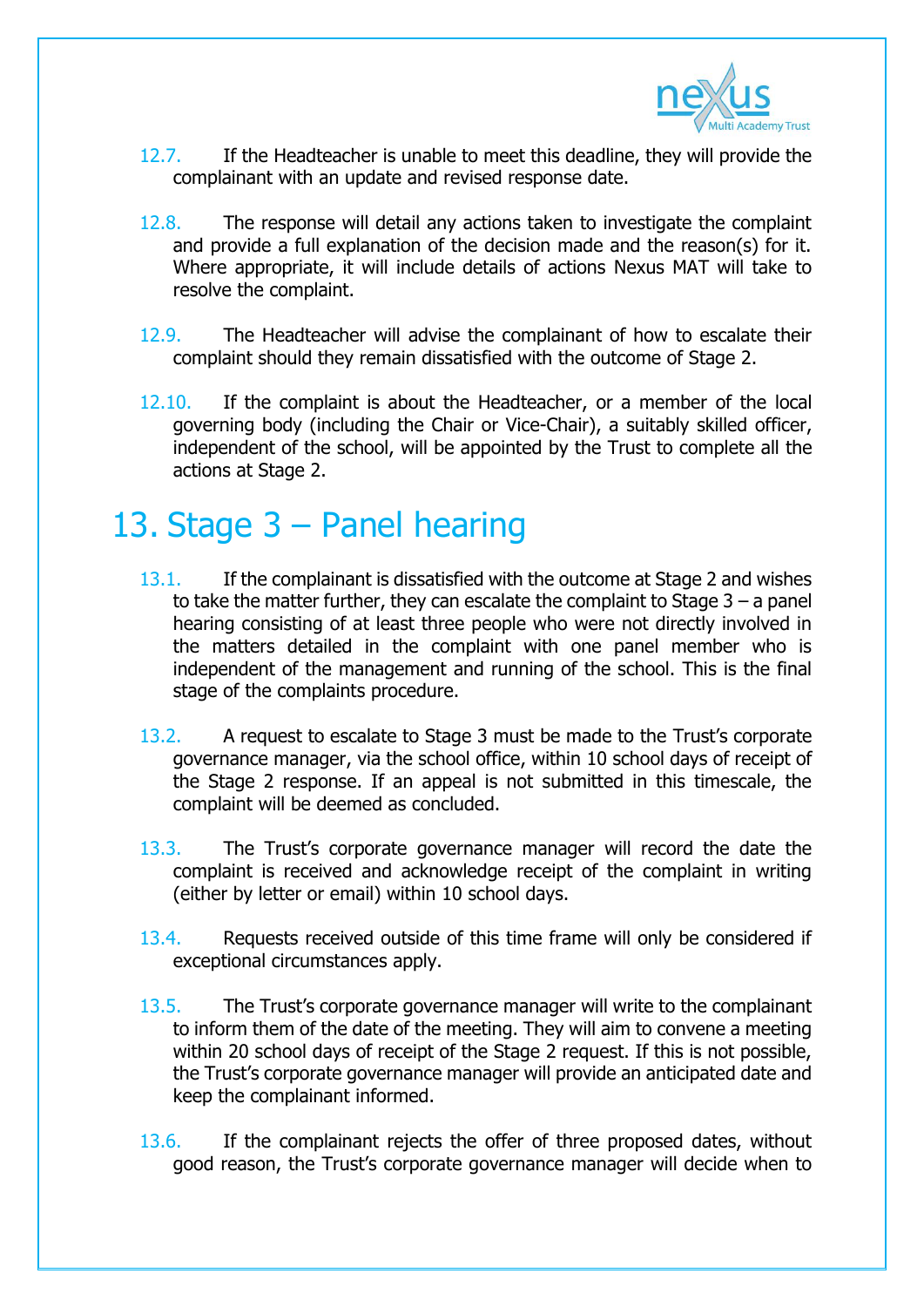

hold the meeting. It will then proceed in the complainant's absence on the basis of written submissions from both parties.

- 13.7. If the complaint is:
	- 13.7.1. jointly about the Chair and Vice Chair; or
	- 13.7.2. the entire local governing body; or
	- 13.7.3. the majority of the governing body

Stage 3 will be heard by the trustees and an independent panel member.

- 13.8. A complainant may bring someone along to the panel meeting to provide support. This can be a relative or friend. Generally, we do not encourage either party to bring legal representatives to the committee meeting. However, there may be occasions when legal representation is appropriate.
- 13.9. For instance, if a Trust employee is called as a witness in a complaint meeting, they may wish to be supported by union and/or legal representation. Complaints about staff conduct will not generally be handled under this complaints policy. Complainants will be advised that any staff conduct complaints will be considered under staff disciplinary procedures, if appropriate, but outcomes will not be shared with them.
- 13.10. Representatives from the media are not permitted to attend.
- 13.11. At least 10 school days before the meeting, the Clerk will:
	- 13.11.1. confirm and notify the complainant of the date, time and venue of the meeting, ensuring that, if the complainant is invited, the dates are convenient to all parties and that the venue and proceedings are accessible
	- 13.11.2. request copies of any further written material to be submitted to the committee at least 7 school days before the meeting.
- 13.12. Any written material will be circulated to all parties at least 5 school days before the date of the meeting. The committee will not accept, as evidence, recordings of conversations that were obtained covertly and without the informed consent of all parties being recorded.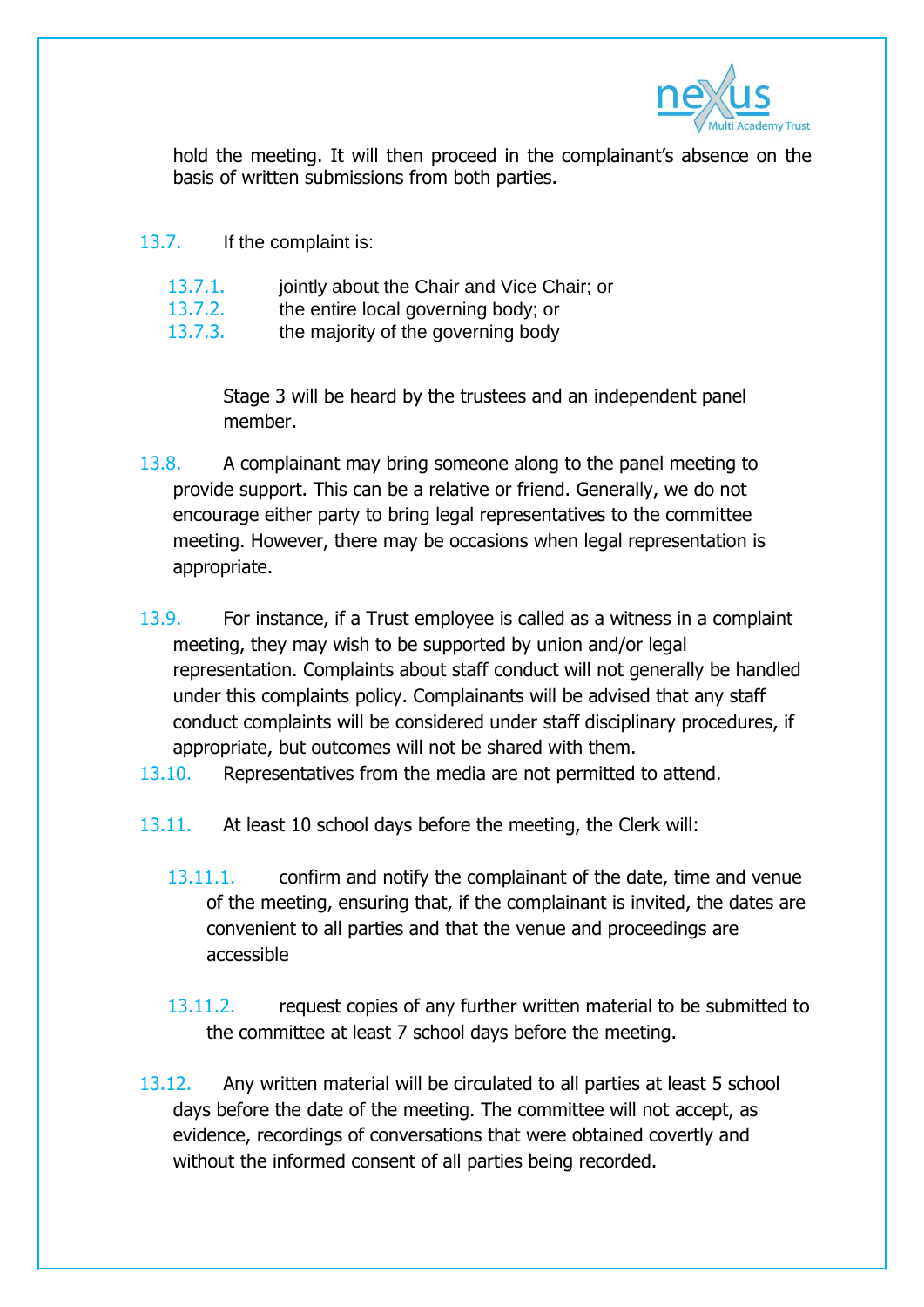

- 13.13. The committee will also not review any new complaints at this stage or consider evidence unrelated to the initial complaint to be included. New complaints must be dealt with from Stage 1 of this policy.
- 13.14. The meeting will be held in private. Electronic recordings of meetings or conversations by the complainant are not normally permitted unless a complainant's own disability or special needs require it. Prior knowledge and consent of all parties attending must be sought by the complainant before meetings or conversations take place. Consent will be recorded in any minutes taken.
- 13.15. The Trust reserves the right to record any and all hearings to support accurate record keeping.
- 13.16. The committee will consider the complaint and all the evidence presented. The committee can:
- uphold the complaint in whole or in part;
- **dismiss the complaint in whole or in part.**
- 13.17. If the complaint is upheld in whole or in part, the committee will:
	- 13.17.1. decide on the appropriate action to be taken to resolve the complaint; and
	- 13.17.2. where appropriate, recommend changes to school/Trust systems or procedures to prevent similar issues in the future.
- 13.18. The Chair of the Committee will provide the complainant and the Trust with a full explanation of their decision and the reason(s) for it, in writing, within 20 school days.
- 13.19. The letter to the complainant will include details of how to contact the Education and Skills Funding Agency (ESFA) if they are dissatisfied with the way their complaint has been handled.
- 13.20. The response will detail any actions taken to investigate the complaint and provide a full explanation of the decision made and the reason(s) for it. Where appropriate, it will include details of actions the Trust will take to resolve the complaint.
- 13.21. The panel will ensure that those findings and recommendations are sent by electronic mail or otherwise given to the complainant and, where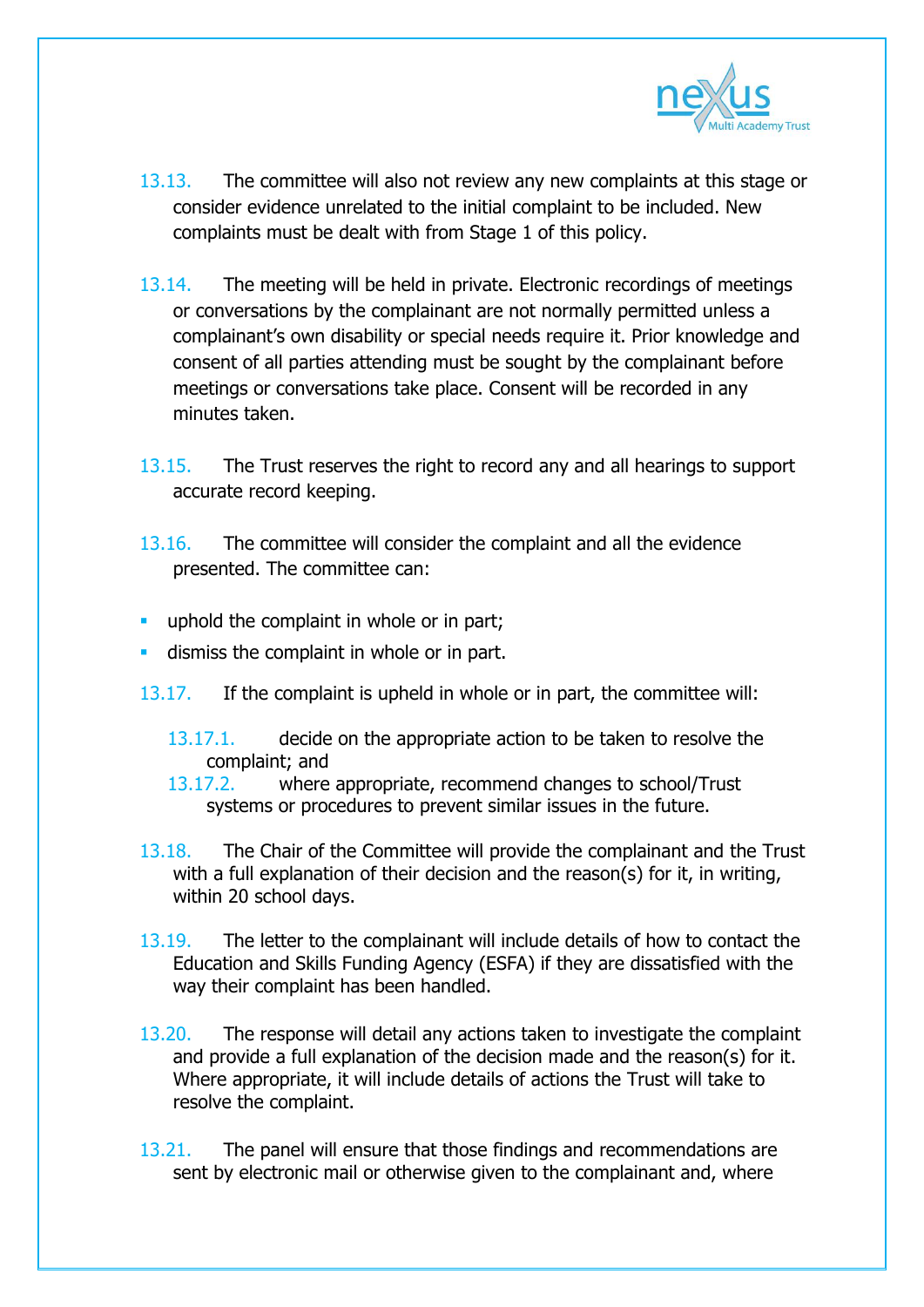

relevant, the person complained about. Furthermore, they will be available for inspection on the school premises by the proprietor and the Headteacher.

13.22. A written record will be kept of all complaints, and of whether they are resolved at the preliminary stage or proceed to a panel hearing, in line with the Trust's Records Management Policy.

## 14. Complaints about the Trust, the Chief Executive Officer or a Trustee/Director

- 14.1. If a complainant wishes to complain directly about the trust, then the complaint should be sent to the CEO to be investigated.
- 14.2. The CEO or their appointed representative will write to the complainant acknowledging the complaint within 5 school days of the date that the written request was received. The acknowledgement will confirm that the complaint will now be investigated under Stage 2 of this Complaints Policy and will confirm the date for providing a response to the complainant.
- 14.3. Following the investigation, the CEO will write to the complainant confirming the outcome within 20 school days of the date that the complaint was received. If this time limit cannot be met, the CEO will write to the Complainant explaining the reason for the delay and providing a revised date.
- 14.4. If the complaint concerns the CEO, any complaint investigation should be undertaken by the Chair of the Trust Board, though they may commission someone independent to undertake this on their behalf. The CEO has the option to provide factual accuracy in a response to a complainant as part of the stage 2 process, though the complainant has the right to request that their complaint is investigated as a stage 2 complaint.
- 14.5. If the complaint concerns the Trustees/Directors, any complaint investigation should be undertaken by the Chair of the Trust Board, though they may commission someone independent to undertake this on their behalf.
- 14.6. Where the Chair of the Trust Board has investigated the complaint or commissioned and independent individual to undertake this, the Chair will write the letter of outcome to the Complainant and provide a copy to the CEO.
- 14.7. If a formal [complaint form](https://www.nexusmat.org/about/complaints-procedure) is received about the Chair, the complaint will be referred to the Vice Chair for investigation.
- 14.8. If the complainant is not satisfied with the outcome of the previous stage, the complainant should write to the Trust Corporate Government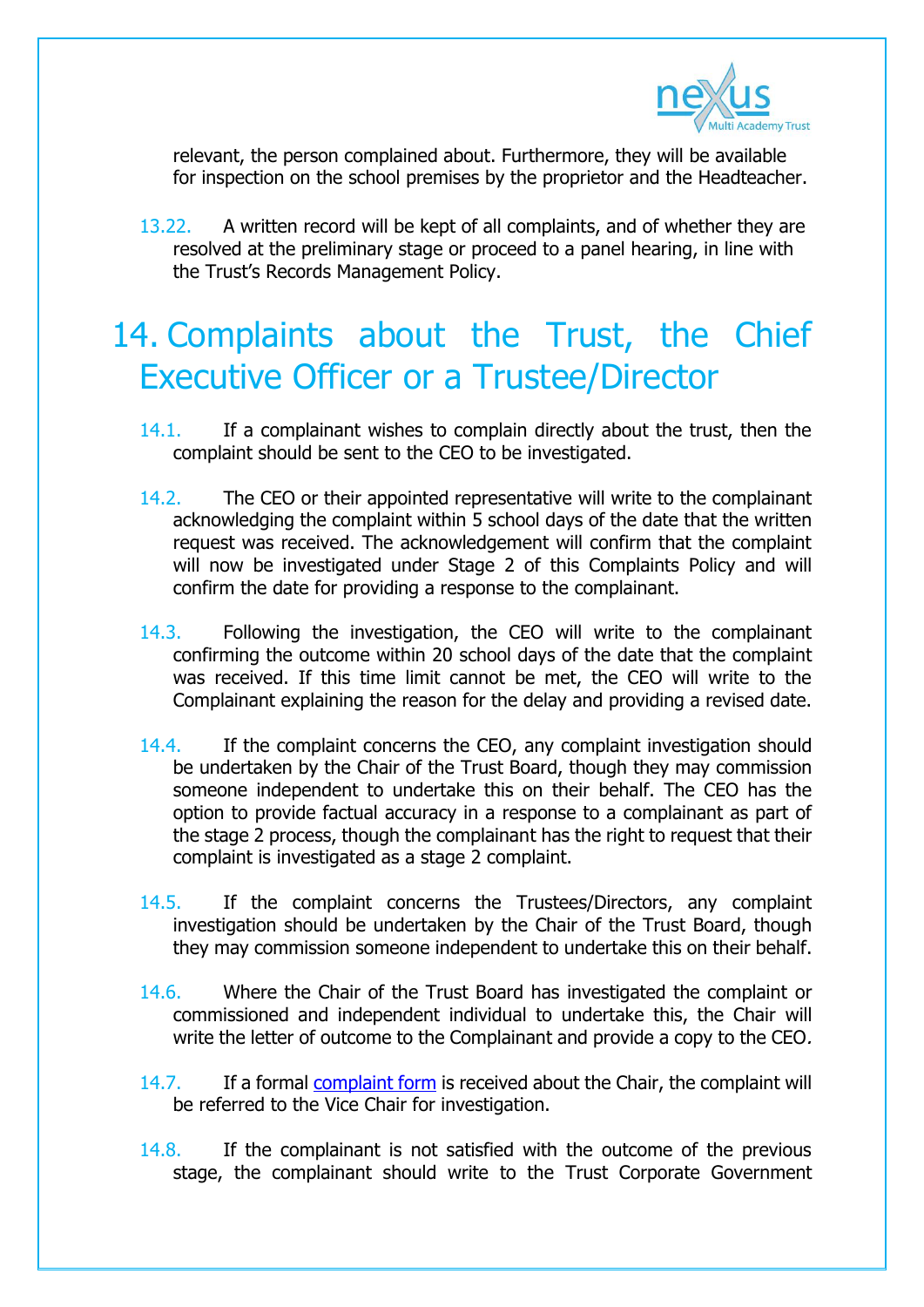

Manager within 10 school days asking for the complaint to be heard before a Complaint Panel.

- 14.9. The Trust Corporate Government Manager will record the date the complaint is received and acknowledge receipt of the complaint in writing (either by letter or email) within 10 school days.
- 14.10. Requests received outside of this time frame will only be considered if exceptional circumstances apply.
- 14.11. The Trust Corporate Government Manager will write to the complainant to inform them of the date of the meeting. They will aim to convene a meeting within 20 school days of receipt of the Stage 2 request. If this is not possible, the Trust Corporate Government Manager will provide an anticipated date and keep the complainant informed.
- 14.12. If the complainant rejects the offer of three proposed dates, without good reason, the Trust Corporate Government Manager will decide when to hold the meeting. It will then proceed in the complainant's absence on the basis of written submissions from both parties.
- 14.13. The same processes shall apply to convening of the panel as outlined in section 12 of this policy.
- 14.14. However, if the complaint is:
	- 14.14.1. jointly about the Chair and Vice Chair; or
	- 14.14.2. the entire trust board; or
	- 14.14.3. the majority of the trust board.

Stage 3 will be heard by a completely independent panel. Membership will be sourced by the Trust Corporate Governance Manager.

#### 15. Barring from Trust premises

- 15.1. Trust premises are private property and therefore any individual may be barred from entering the premises.
- 15.2. If an individual's behaviour is cause for concern, the most senior leader onsite will ask the individual to leave the premises.
- 15.3. The most senior leader onsite will notify the parties involved in writing, explaining that their implied licence for access to the premises has been temporarily revoked and why, subject to any representations that the individual may wish to make.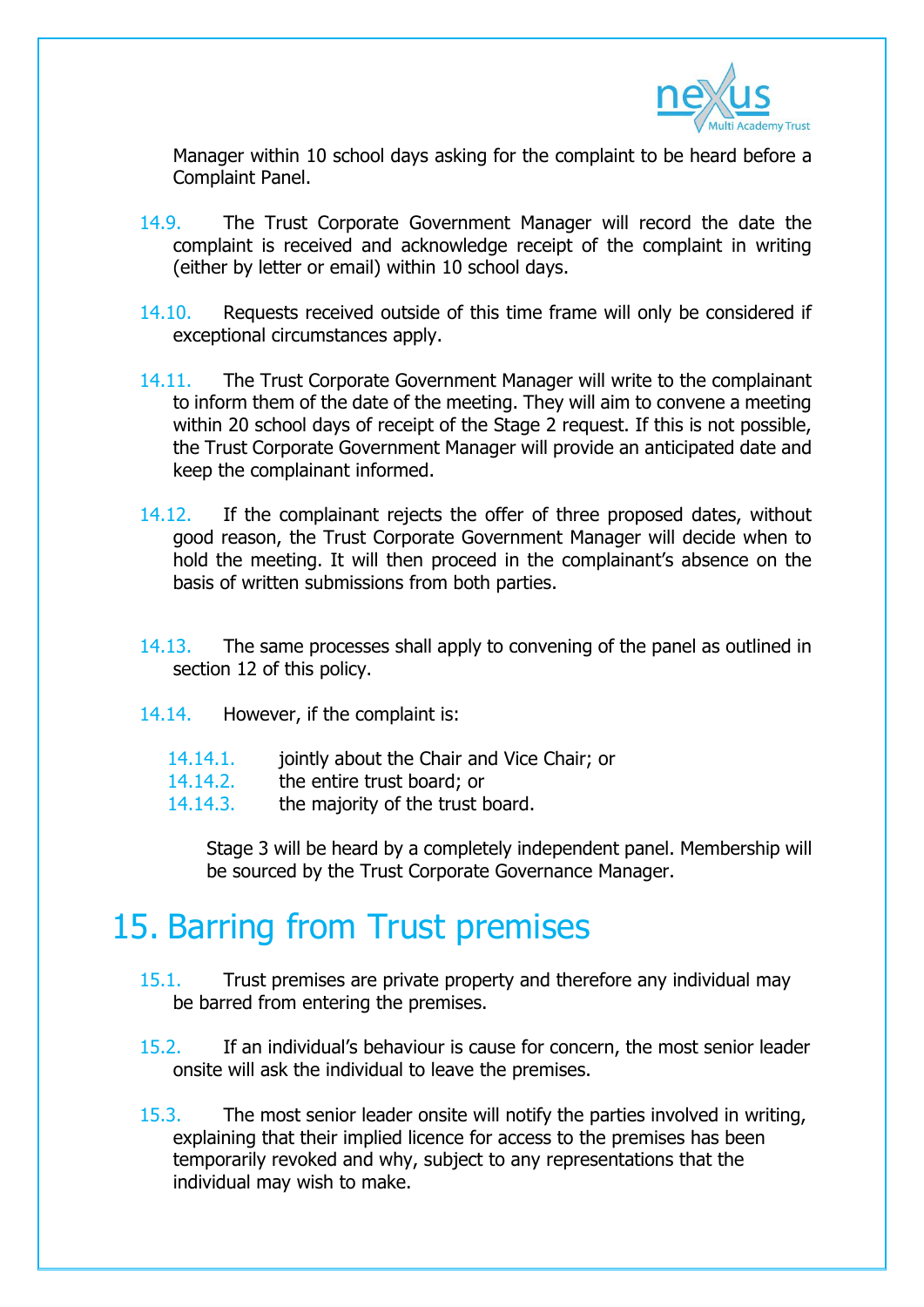

- 15.4. The individual involved will be given the opportunity to formally express their views regarding the decision to bar them, and may appeal the decision to the Local Governing Body.
- 15.5. This decision to bar may be reviewed by the Chair of the Local Governing Body, who will convene a committee of up to 3 local governors to review the decision, taking into account any discussions following the incident.
- 15.6. If the decision is made to continue the bar, the individual will be contacted in writing, informing them of how long the bar will be in place. They will also be informed of when the decision will be reviewed.
- 15.7. Anyone wishing to make a complaint regarding a barring order can do so in writing, including email, to the Headteacher or Chair of the Local Governing Body.
- 15.8. If the barred individual has already sought to appeal the ban to the Chair of the Local Governing Body (as outlined in  $14.4 - 14.6$ , above), then a complaint about the ban will automatically escalate to the Stage 3 level.
- 15.9. Once the Trust's complaints procedure is completed, the only remaining avenue of appeal is through the Courts.

## 16. Role of the Education & Skills Funding **Agency**

- 16.1. It is the responsibility of academies to make sure that their complaints policy is fully compliant with statutory requirements as outlined in their Funding Agreements and as per the Education [\(Independent](http://www.legislation.gov.uk/uksi/2014/3283/schedule/made) School Standards (England) [Regulations](http://www.legislation.gov.uk/uksi/2014/3283/schedule/made) 2014 Schedule 1, Part 7.
- 16.2. It is the responsibility of the Education and Skills Funding Agency (ESFA) to ensure academies comply with their funding agreements.
- 16.3. If a complaint is made to the ESFA they will check whether the complaint has been dealt with properly by an academy. They will consider complaints about academies that fall into any of the following three areas:
	- 16.3.1. Where there is undue delay or the academy did not comply with its own complaints policy when considering a complaint;
	- 16.3.2. Where the academy is in breach of its funding agreement with the Secretary of State;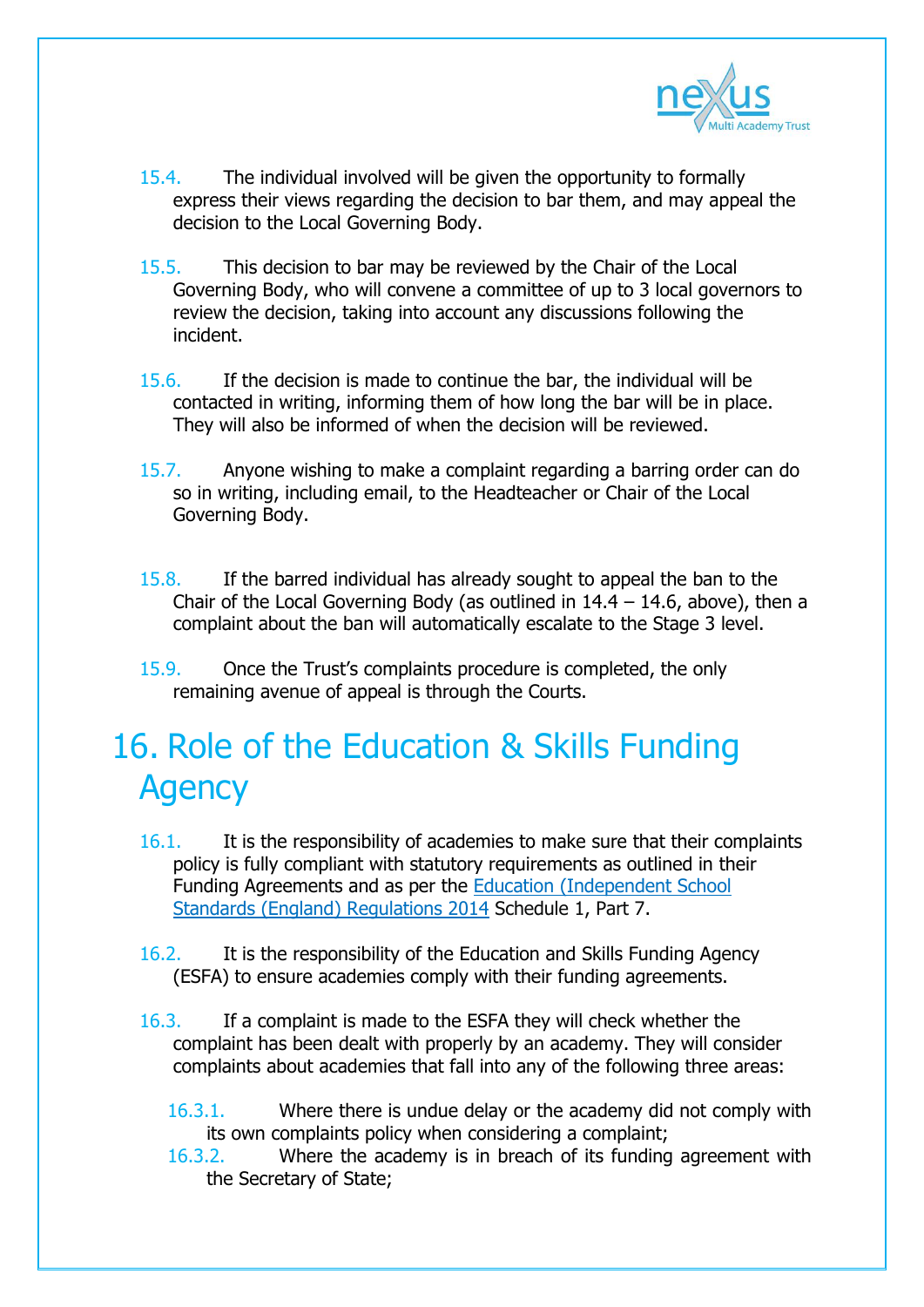

- 16.3.3. Where an academy has failed to comply with any other legal obligation
- 16.4. The ESFA will not overturn an academy's decision about a complaint. However, if they find an academy did not deal with a complaint properly, the ESFA will request the complaint is looked at again and that procedures meet the requirements set out in the regulations.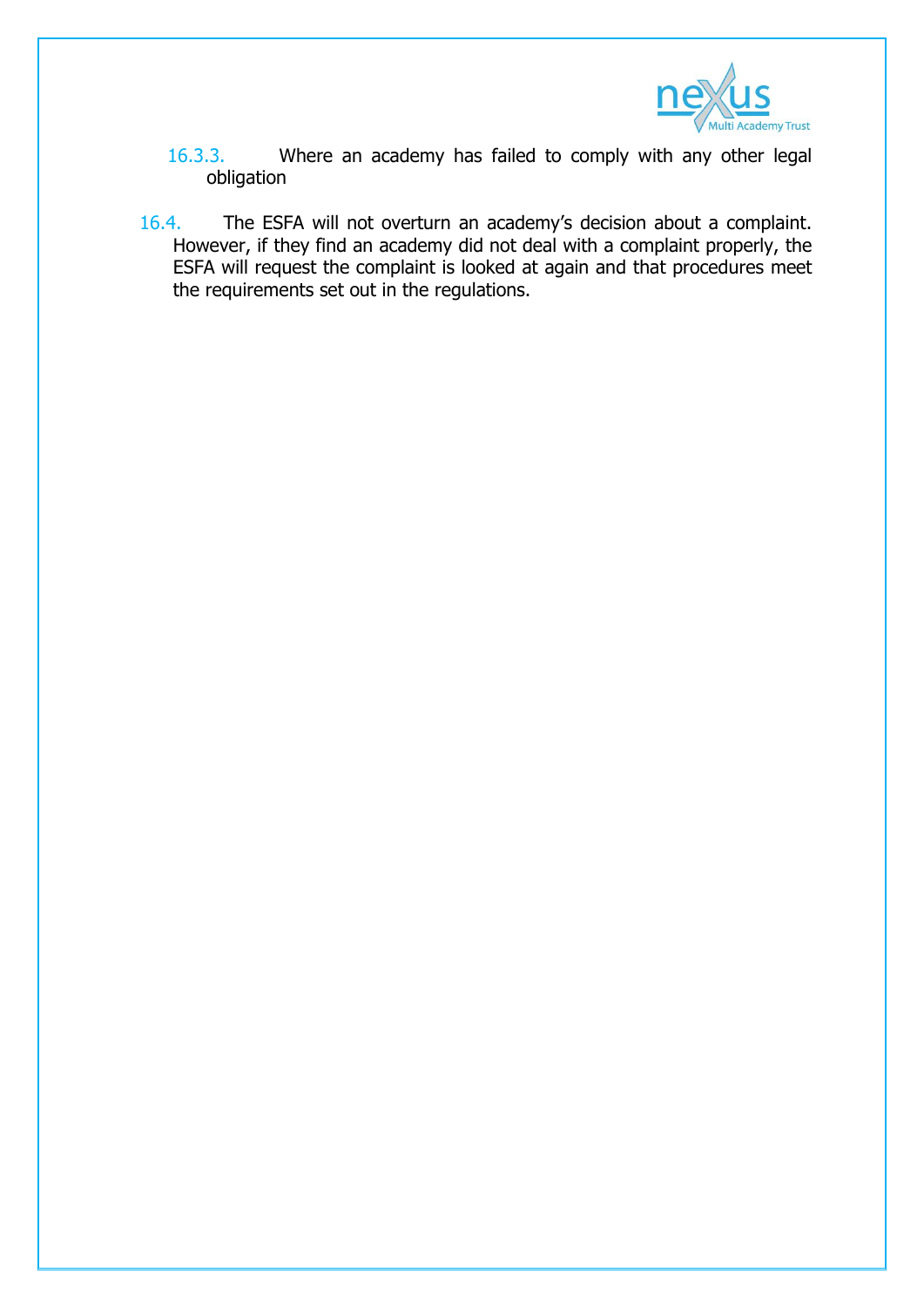

# 17. Role of the Department for Education (DfE)

- 17.1. If a complainant remains dissatisfied once the complaint procedure has been completed, they have the right to refer their complaint to the Secretary of State.
- 17.2. If a complainant wishes to escalate a complaint of bias, the DfE will require evidence to be submitted with the complaint.
- 17.3. The Secretary of State will only intervene when they believe that the Trust has acted unlawfully or unreasonably.
- 17.4. The DfE will not overturn a Trust's decision about a complaint except in exceptional circumstances, such as the Trust acting unlawfully.
- 17.5. When making a final decision about a complaint, the Trust reserves the right to seek advice from the DfE on whether they are acting reasonably and lawfully; however, they will not be able to advise on how to resolve the complaint.

#### 18. Managing serial and unreasonable complaints

- 18.1. Nexus MAT is committed to dealing with all complaints fairly and impartially, and to providing a high quality service to those who complain. We will not normally limit the contact complainants have with our Trust. However, we do not expect our staff to tolerate unacceptable behaviour and will take action to protect staff from that behaviour, including that which is abusive, offensive or threatening.
- 18.2. Nexus MAT defines unreasonable behaviour as that which hinders our consideration of complaints because of the frequency or nature of the complainant's contact with the school or the Trust, such as, if the complainant:
	- 18.2.1. refuses to articulate their complaint or specify the grounds of a complaint or the outcomes sought by raising the complaint, despite offers of assistance;
	- 18.2.2. refuses to co-operate with the complaints investigation process;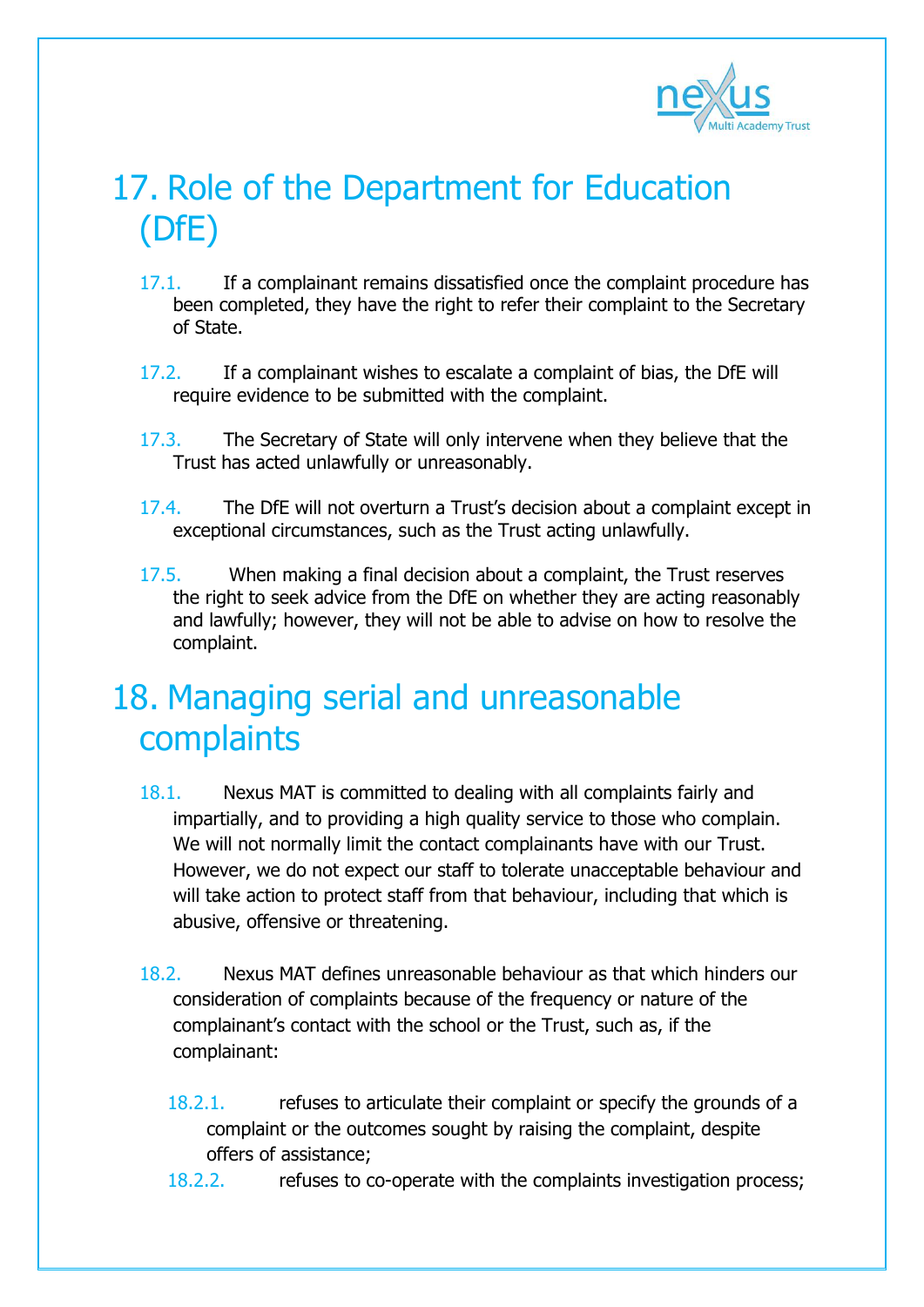

- 18.2.3. refuses to accept that certain issues are not within the scope of the complaints policy;
- 18.2.4. insists on the complaint being dealt with in ways which are incompatible with the complaints policy or with good practice
- 18.2.5. introduces trivial or irrelevant information which they expect to be taken into account and commented on;
- 18.2.6. raises large numbers of detailed but unimportant questions, and insists they are fully answered, often immediately and to their own timescales;
- 18.2.7. makes unjustified complaints about staff who are trying to deal with the issues, and seeks to have them replaced;
- 18.2.8. changes the basis of the complaint as the investigation proceeds;
- 18.2.9. repeatedly makes the same complaint (despite previous investigations or responses concluding that the complaint is groundless or has been addressed);
- 18.2.10. refuses to accept the findings of the investigation into that complaint where the complaint policy has been fully and properly implemented and completed including referral to the Department for Education and/or the ESFA;
- 18.2.11. seeks an unrealistic outcome;
- 18.2.12. makes excessive demands on Trust time by frequent, lengthy and complicated contact with staff regarding the complaint in person, in writing, by email and by telephone while the complaint is being dealt with;
- 18.2.13. uses threats to intimidate;
- 18.2.14. uses abusive, offensive or discriminatory language or violence;
- 18.2.15. knowingly provides falsified information; or
- 18.2.16. publishes unacceptable information on social media or other public forums.
- 18.3. Complainants should try to limit their communication with the school or Trust that relates to their complaint, while the complaint is being progressed. It is not helpful if repeated correspondence is sent (either by letter, phone, email or text), as it could delay the outcome being reached.
- 18.4. Whenever possible, the Headteacher, Chief Executive or Chair of Trustees will discuss any concerns with the complainant informally before applying an 'unreasonable' marking.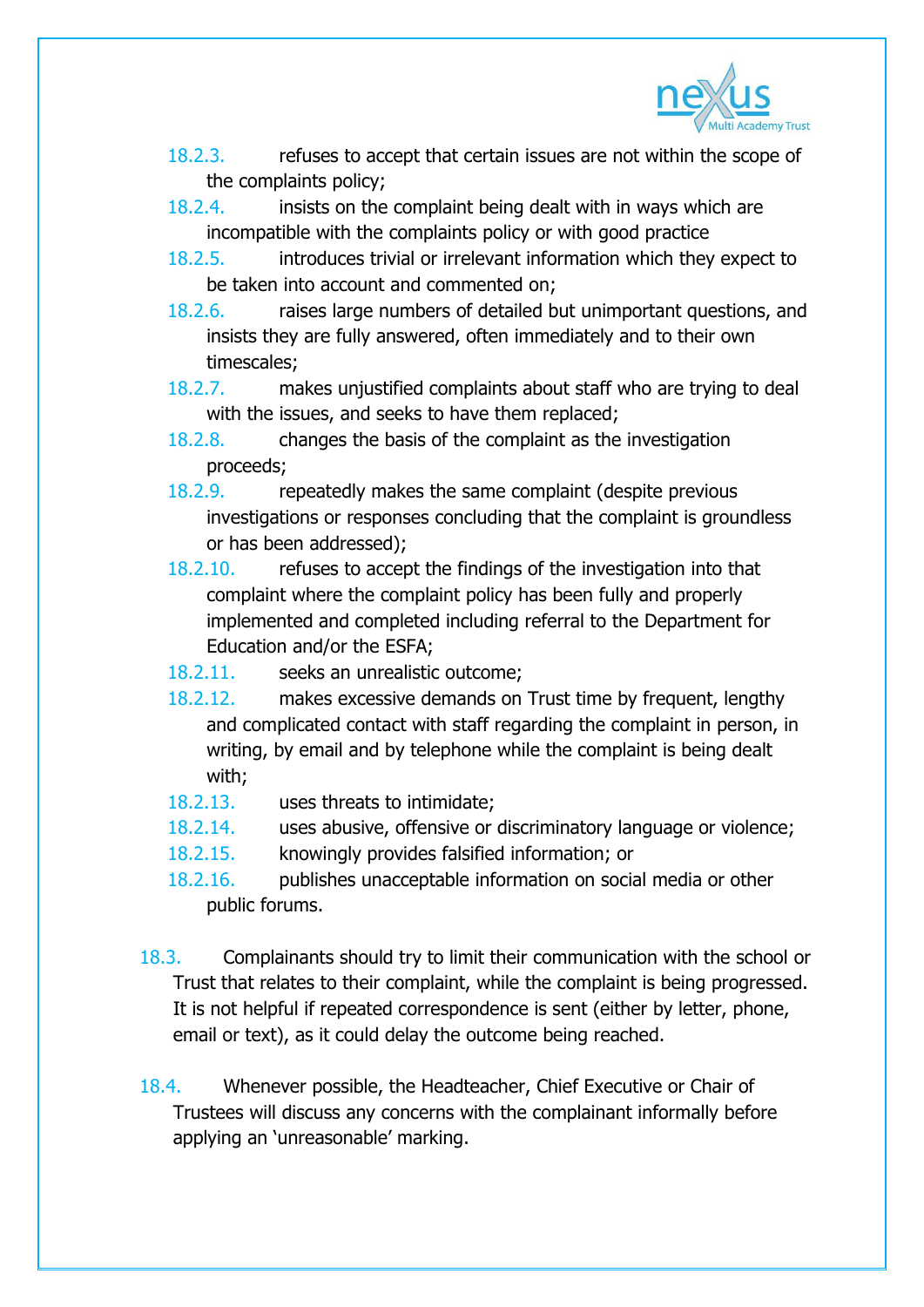

- 18.5. If the behaviour continues, the Headteacher, Chief Executive or Chair of Trustees will write to the complainant explaining that their behaviour is unreasonable and ask them to change it. For complainants who excessively contact the school or Trust causing a significant level of disruption, we may specify methods of communication and limit the number of contacts in a communication plan. This will be reviewed after six months.
- 18.6. In response to any serious incident of aggression or violence, we will immediately inform the police and communicate our actions in writing. This may include barring an individual from a designated site.

## 19. Complaints campaigns

- 19.1. For the purposes of this policy, "complaints campaigns" are where the Trust/Academy receives large volumes of complaints that are all based on the same subject.
- 19.2. Where the Trust/Academy becomes the subject of a complaints campaign from complainants who are not connected with the Trust, a standard, single response will be published on the Trust/Academy's website.
- 19.3. If the Trust/Academy receives a large number of complaints about the same subject from complainants who are connected to the Trust/Academy, e.g. parents, each complainant will receive an individual response.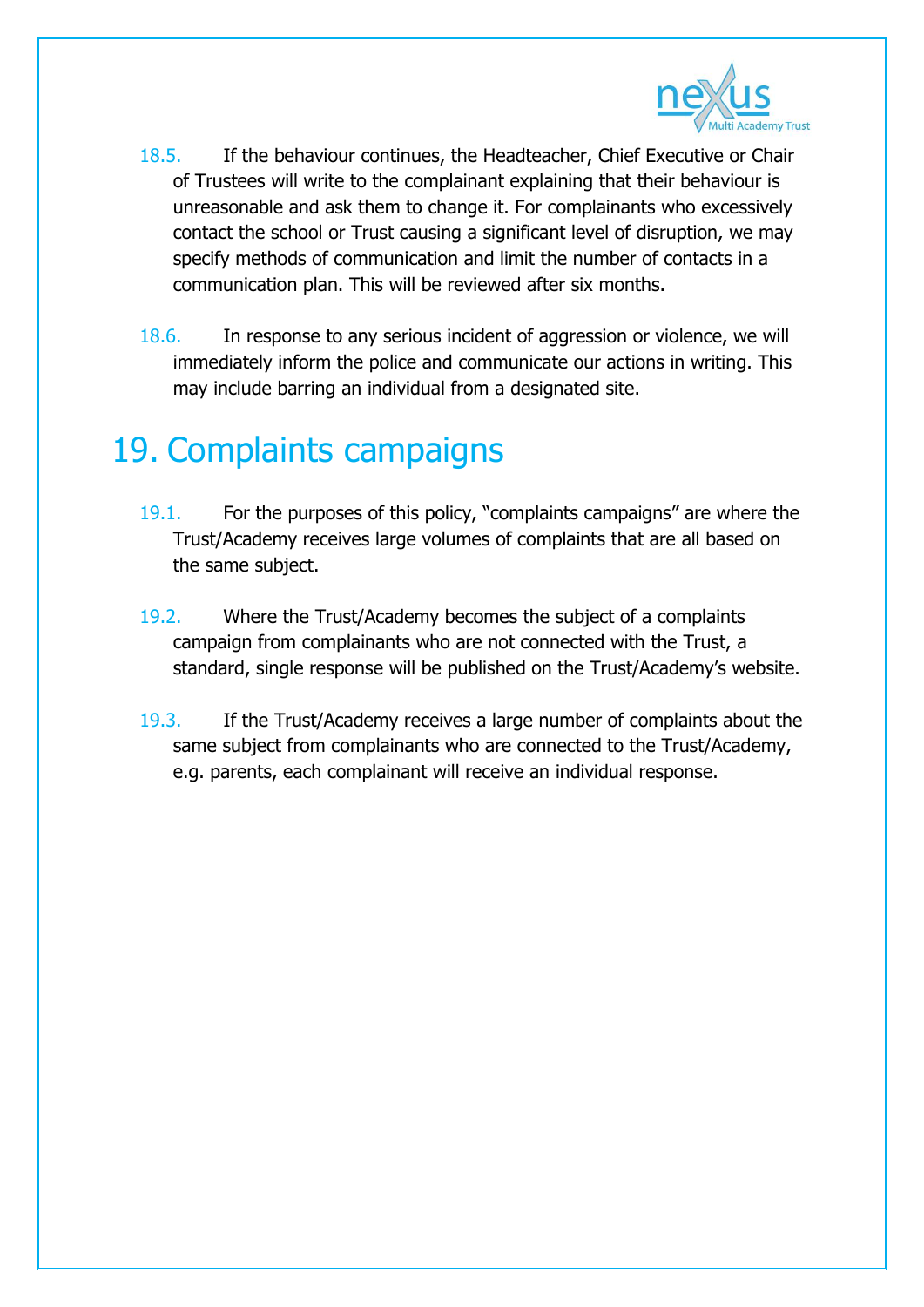

Appendix 1 – Complaints Form

**Please complete and return to …………….…………….. (name of staff member) who will acknowledge receipt and explain what action will be taken.** 

| Your name:                          |                                                                                   |
|-------------------------------------|-----------------------------------------------------------------------------------|
| <b>Pupil's name:</b>                |                                                                                   |
| Your relationship to<br>the pupil:  |                                                                                   |
| <b>Address:</b>                     |                                                                                   |
|                                     |                                                                                   |
|                                     |                                                                                   |
| <b>Postcode:</b>                    |                                                                                   |
| Day time telephone<br>number:       |                                                                                   |
| <b>Evening telephone</b><br>number: |                                                                                   |
|                                     | Please give details of your complaint. (continue on a separate page if necessary) |
|                                     |                                                                                   |
|                                     |                                                                                   |
|                                     |                                                                                   |
|                                     |                                                                                   |
|                                     |                                                                                   |
|                                     |                                                                                   |
|                                     |                                                                                   |
|                                     |                                                                                   |
|                                     |                                                                                   |
|                                     |                                                                                   |
|                                     |                                                                                   |
|                                     |                                                                                   |
|                                     |                                                                                   |
|                                     |                                                                                   |
|                                     |                                                                                   |
|                                     |                                                                                   |
|                                     |                                                                                   |
|                                     |                                                                                   |
|                                     |                                                                                   |
|                                     |                                                                                   |
|                                     |                                                                                   |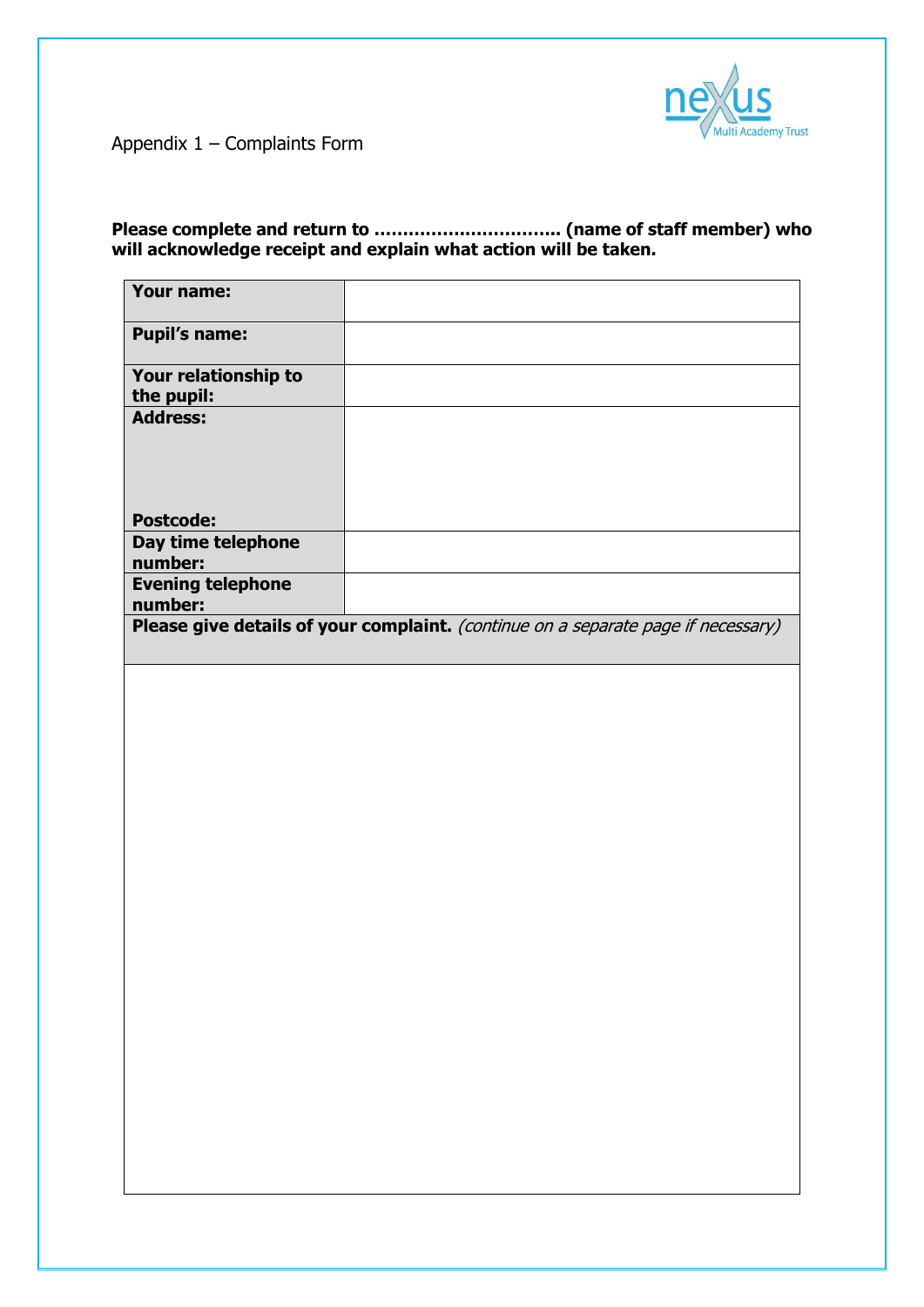Appendix 1 – Complaints Form



**What action, if any, have you already taken to try and resolve your complaint.**  (e.g. Who did you speak to and what was the response? **What actions do you feel might resolve the problem at this stage?**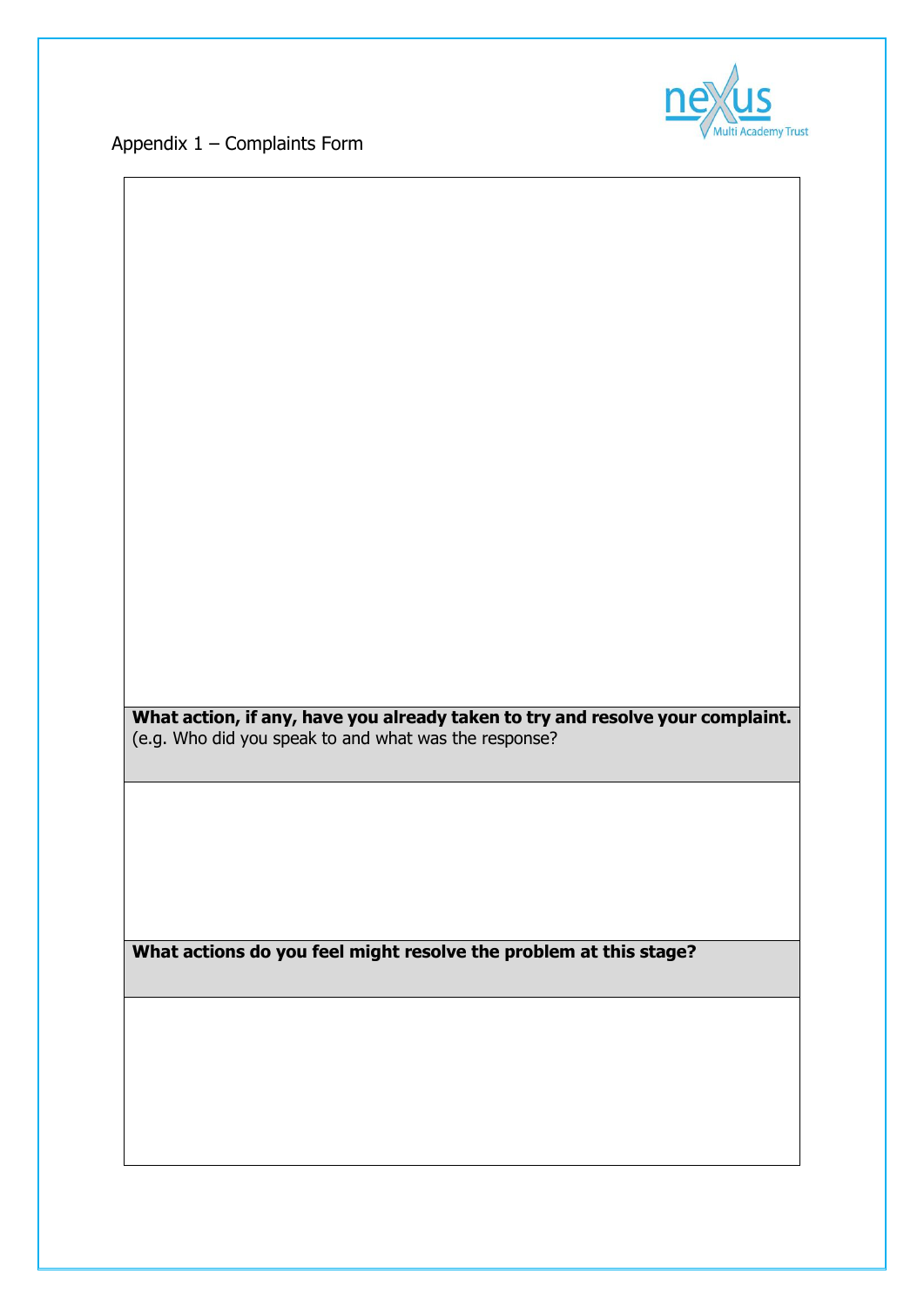

#### Appendix 1 – Complaints Form

| Are you attaching any paperwork? If so, please give details. |                      |  |  |  |  |
|--------------------------------------------------------------|----------------------|--|--|--|--|
|                                                              |                      |  |  |  |  |
|                                                              |                      |  |  |  |  |
|                                                              |                      |  |  |  |  |
| Signature:                                                   |                      |  |  |  |  |
|                                                              |                      |  |  |  |  |
| Date:                                                        |                      |  |  |  |  |
|                                                              | <b>Official use:</b> |  |  |  |  |
| Date acknowledgement sent:                                   |                      |  |  |  |  |
| By who:                                                      |                      |  |  |  |  |
| <b>Complaint referred to:</b>                                |                      |  |  |  |  |
| Date:                                                        |                      |  |  |  |  |